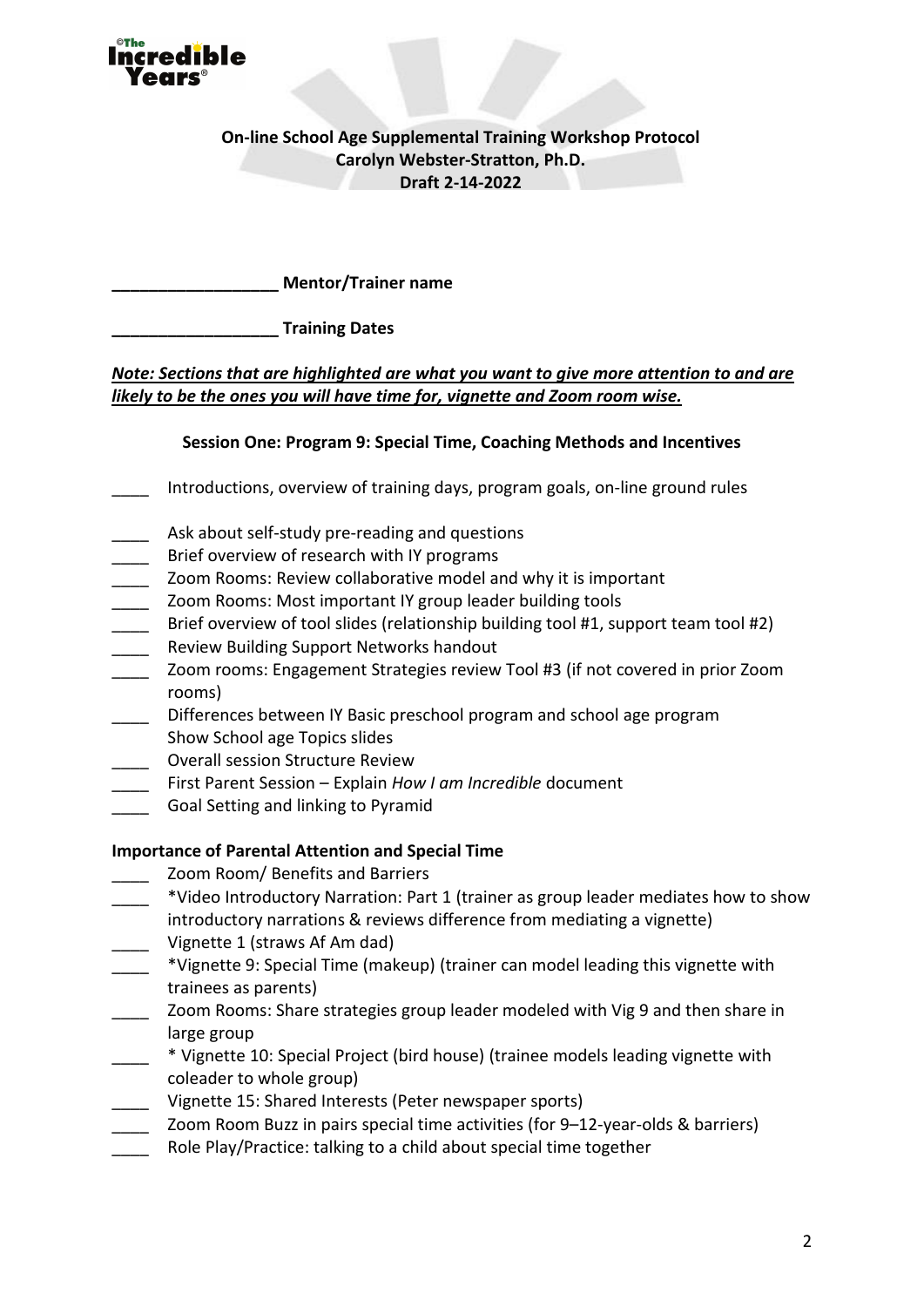#### **Persistence, Social, and Emotion Coaching**

- \_\_\_\_ Model Reviewing Home Activities/Homework
- Introducing Persistence Coaching Topic with Older Children
- \_\_\_\_ \*Vignette 40: (Peter with 2 sons and pumpkin)(trainee models leading vignette with
- coleader and coming up with principles of coaching older children)
- \_\_\_\_ Zoom Rooms: Plan a persistence coaching practice (homework, complicated maze, something child is resistant about doing such as reading or math)
- Zoom Rooms: Plan social and emotion coaching practices (Sophie anxious or Charlie with ADHD)
- Review principles of mediating vignettes (tool #5)

#### **Effective Praise and Encouragement**

- \_\_\_\_ \*Vignette 45: Children learning to Self-Praise (mother daughter drawing)
- \_\_\_\_ Vignette 57: Praise doing chores (vacuuming)
- Zoom Rooms: Set up a practice for self-praise

### **Benefits and Barriers of Household Chores**

- **\_\_\_\_ \*Zoom Rooms: (optional)** Trainee leads discussion of benefits and barriers to setting up household chores with 9-12-year-olds.
- **\_\_\_\_ Zoom Rooms:** Share ideas of leading groups in culturally responsive ways

### **Supporting Children's Education Part 2 & 4**

- \_\_\_\_ \*Vignette 15: (homework Charlie)
- \_\_\_\_ Zoom Rooms or large group with leader and coleader: (trainee leads discussion of vignette
- \_\_\_\_ Vignette 32: (Math homework)
- \_\_\_\_ Vignette 33: (Math homework)
- Discuss key principles of doing homework with school age children 9-12 years

## **Tangible Rewards**

**(Note: select vignette to show and then go to Rooms to plan role play practice>)**

- **\_\_\_\_ \***Zoom Rooms: Review benefits and barriers for 9–12-year-olds & list tangibles could use for this age
- **EXECUTE:** \*Review purpose of benefits and barriers exercises
- \_\_\_\_ Vignette 59: Spontaneous Rewards (Luke desert)(choose trainee to lead discussion of 59 or 67)
- Vignette 67: (Lisa and Sophie privilege chart)
- Vignette 60: Explaining reward system (family playing chess) (this is included in preschool program)
	- Vignette 61: Point systems
		- \_\_\_\_ \*Zoom Room: Plan how to set up a practice of parents explaining a reward system to 9–12-year-olds for doing chores, taking out trash, taking responsibility, following screen time rules, managing anxiety, school issues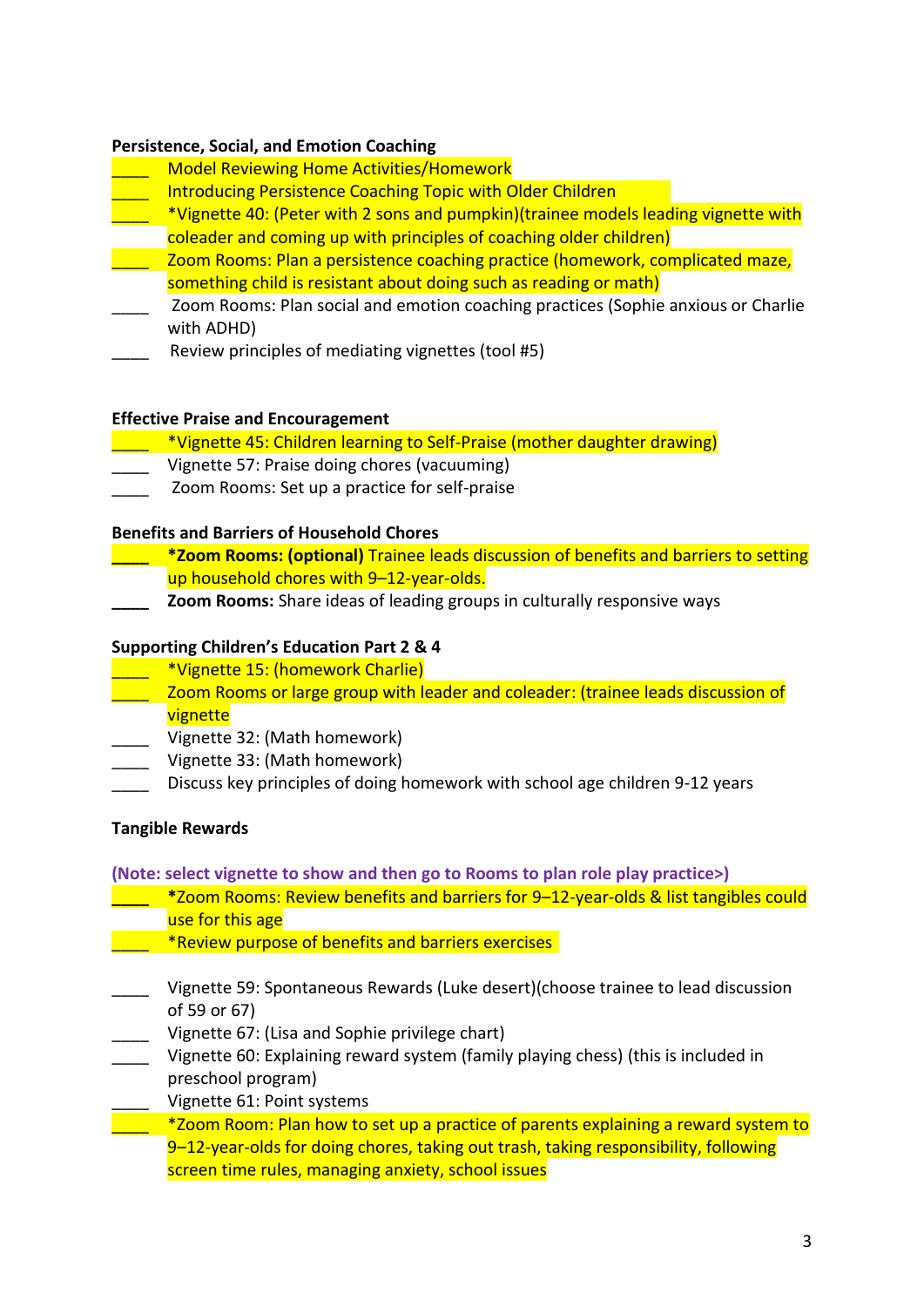- zoom Room/plan: One room thinks of role play play explaining sticker system and another Zoom thinks of role play for how to respond to child who doesn't earn a point or reward.
- Review principles of setting up role play practices
- \_\_\_\_ Buzz/Self Care and Rewards
- Buzz: How parents promote children's resilience and coping
- Review use of Tool Kit and self-reflection sticker chart
- Review home activities & refrigerator notes
- Trainee assignments

### **Session Two**

### **Program 10: Part 1: Rules, Responsibilities and Routines**

- Review home activities and reading
- \_\_\_\_ Zoom Rooms: Share what questions to ask parents to open session? (special time, reward programs, achieving goals)
- \_\_\_\_ Tool awards to parents
- DVD #7: Vignette 3 (discussion of benefits of routines)
- DVD # 7: Vignette 4 (barriers to routines)
- \*Introductory Narration part 1 (Trainer as group leader mediates introductory vig & debrief strategies)
- \_\_\_\_ \*Vignette 1: (video game use)
- Vignette 2: (drugs and alcohol) (Show and go to Zoom rooms to discuss principle
- \_\_\_\_ \*Vignette 7: (family meeting about household chores Peter)
- \_\_\_\_ \*Vignette 8: Negotiating
- Zoom Rooms: What principles do you want to come with when discussing vignettes 7 or 8.
	- \_\_\_\_ Zoom Room: Trainee sets up practice to discuss household rules
- \_\_\_\_ Zoom Room Buzz: Talk about handout *Promoting a Healthy Screen Diet*

## **Program 8: Part 3: Fostering Good Learning Habits and Routines**

(Choose vignette to set up practice for mediating these vignettes) Trainer could start by modeling approach or being in coleader role.

- \_\_\_\_ \*Vignette 16: Setting up Predictable Homework Routine
- \_\_\_\_ Vignette 21: After School Routine
- \_\_\_\_ Zoom Room Buzz: Homework Routine Discussion and principles for coaching homework
- \_\_\_\_ Handouts Homework brain training
- Participant Assignments and handouts
- Zoom Room: Healthy media diet
- Zoom Room: How to support child's healthy lifestyle

## **Program 10 Part 2 Clear and Respectful Limit Setting**

- **\_\_\_\_** Benefits/Barriers Limit Setting
- Buzz: Trainee sets up brainstorm about how to set limits on 9–12-year-olds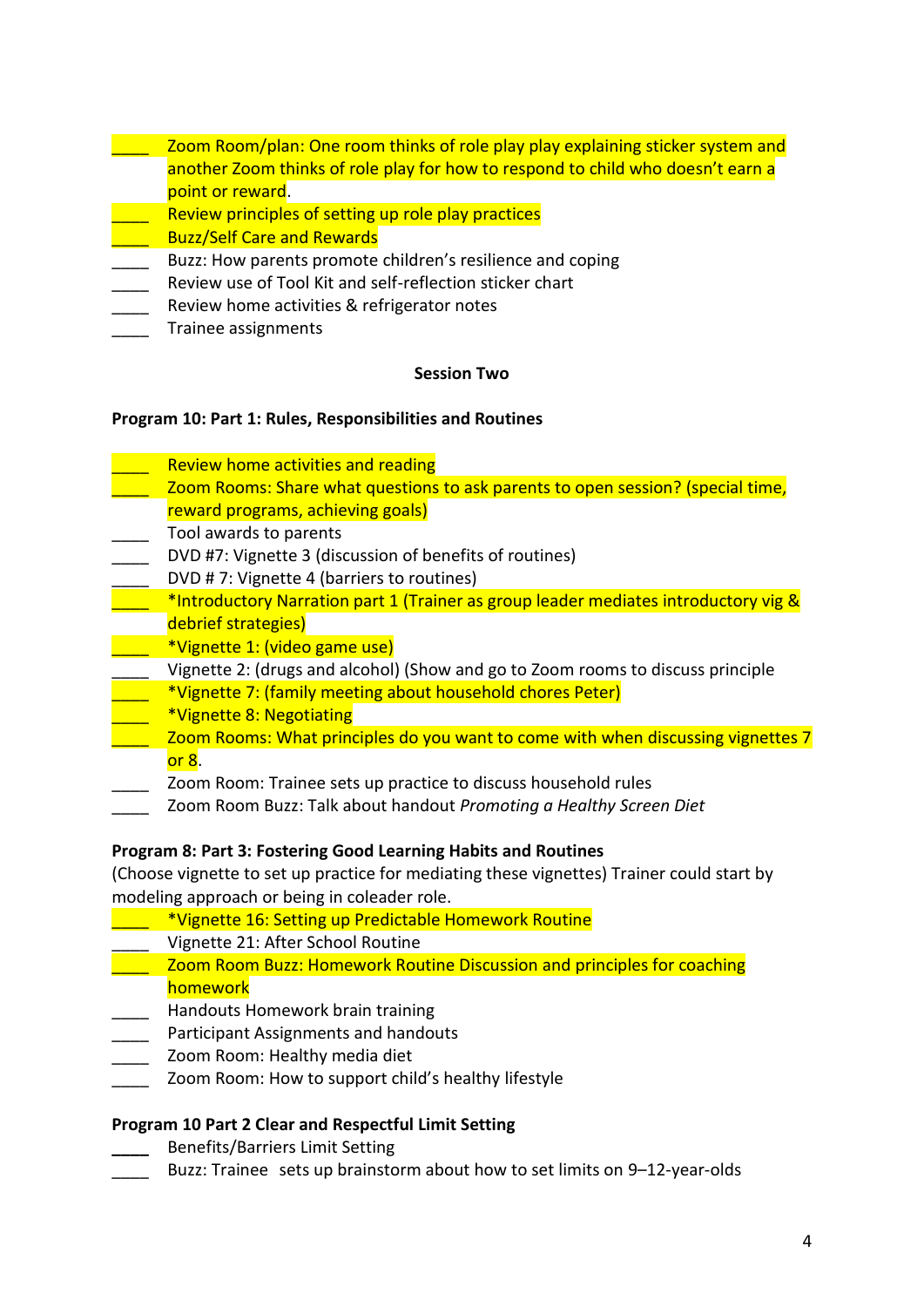- \_\_\_\_ \*Vignette 22: Give Polite Commands (I hate you)
- \_\_\_\_ \*Zoom Room Buzz how older children are monitored (homework, screen time, drugs, chores)
- \_\_\_\_ \*Vignette 32: Follow through with rules (Sophie)
- \*Vignette 33: Parents supporting each other
	- \*Zoom Rooms: Role Play practice (Set up a replay of Vig 32, 33)
- \_\_\_\_ Buzz rewriting commands
- Home Assignments: discuss *Healthy Lifestyle* handout (rules and setting limits)

#### **Ignoring**

- \_\_\_\_ \*Introductory Narration
- \_\_\_\_ Buzz Discipline Goals
- Discipline Hierarchy
- Vignette 37: Ignoring arguments (Sophie)
- \_\_\_\_ Zoom Room: Trainer sets up practice to replay Vignette 37
- Buzz: behaviors to ignore & positive opposites
- \_\_\_\_ \*Vignette 43: Selective Ignoring (you jerk) (Trainee leads discussion)
- Buzz using differential attention
- Zoom Rooms: Planning how to set up ignoring practice
- Principles of Ignoring
- Buzz/Zoom Room: positive coping thoughts, challenging negative self-talk, using
- Handouts managing stress and anger thought cards
- \_\_\_\_ Tool #9: Strengthening Parents positive cognitions
- \_\_\_\_ Tool Kit (how to use this)
- Participant Assignments & self-reflection inventory

## **Time Out to Calm Down, Logical and Natural Consequences, Problem Solving Program 10: Part 4**

## **(Note: most trainees will be familiar with time out vignettes, better to focus on DVD role plays in this section.)**

- New topic: hierarchy steps 5-6
- \_\_\_\_\_ Teaching time out to calm down and the principles/ scenarios
- \_\_\_\_ Vignette 46: (father explaining time out to 2 children)
- \_\_\_\_ Setting up Role play Practice Scenario #1
	- **Exagge 7** \*DVD #8: Vignette 7 (time out practice scenario 1)
- Vignette 52: Dealing with Resistance (avoid arguments)
- \_\_\_\_ \*DVD #8: Vignette 10 Scenario 2C and 2D (11 min)
- \_\_\_\_ Zoom Room: Debrief what was seen in DVD #8 of strategies used to set up practice
- \_\_\_\_ \*Vignette 53: When a Child Refuses Time Out (Derek)
- \_\_\_\_ Buzz Loss of Privilege
- \_\_\_\_ Scenario 3